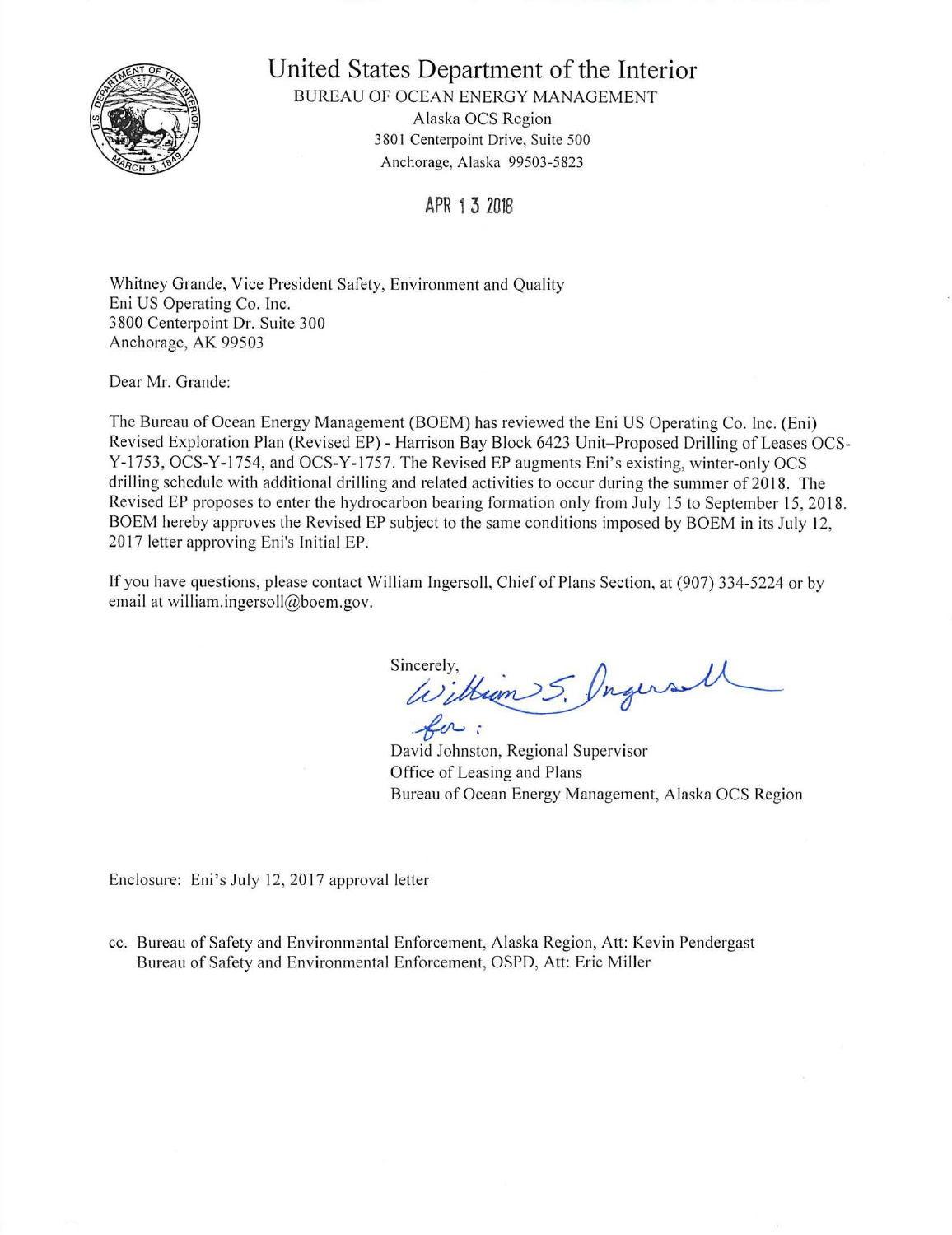

## United States Department of the Interior

BUREAU OF OCEAN ENERGY MANAGEMENT Alaska OCS Region 3801 Centerpoint Drive, Suite 500 Anchorage, Alaska 99503-5823

## JUL 1·**2 2017**

Whitney Grande, SEQ Director and Alaska Representative Eni US Operating Co. Inc. 3800 Centerpoint Dr. Suite 300 Anchorage, AK 99503

Dear Mr. Grande:

The Bureau of Ocean Energy Management (BOEM) has reviewed the Eni US Operating Co. Inc. (Eni US) Initial Exploration Plan (BP)- Harrison Bay Block 6423 Unit- Proposed Drilling of Leases OCS-Y-1753, OCS-Y-1754, and OCS-Y-1757.

In accordance with 30 CFR 550.233, the BOEM hereby conditionally approves the EP subject to the conditions below:

- 1. Eni US must infonn the Regional Supervisor, Office of Leasing and Plans (RSLP), before any deviation from activities specified and procedures described under the EP.
- 2. Prior to commencing exploratory drilling operations, Eni US must obtain Bureau of Safety and Environmental Enforcement (BSEE) approval of its Oil Spill Response Plan under 30 CFR Part 254 Subpart D, and must notify the RSLP of BSEE's approval.
- 3. Prior to commencing exploratory drilling operations, Eni US must obtain State of Alaska, Department of Environmental Conservation (ADEC), approval of the March 2017 revision to the Oil Discharge Prevention and Contingency Plan, and must submit a copy of ADEC's approval to the RSLP.
- 4. Prior to commencing exploratory drilling operations, Eni US must obtain BSEE approval(s) of an Application for Permit to Drill (APD) for that well.
- 5. Prior to commencing proposed activities each year, Eni US must submit to the RSLP for review a copy of its proposed orientation program in compliance with Lease Stipulation No. 2 requirements.
- 6. In the event that a relief well is needed, Eni US must notify the RSLP of the BSEE approval ofthe relief well drilling rig and any corresponding APD for drilling the relief well.
- 7. Prior to commencing exploratory drilling operations, Eni US must demonstrate compliance with the BSEE regulations concerning H2S. Eni US must either notify the RSLP that BSEE has classified the area as "H<sub>2</sub>S absent"; or, in the event that the BSEE classifies the area as "H<sub>2</sub>S present" or "H<sub>2</sub>S unknown", Eni US must provide the RSLP with an H<sub>2</sub>S contingency plan prepared under 30 CFR 250.490(f), or a reference to an approved H<sub>2</sub>S contingency plan that covers the proposed exploration activities.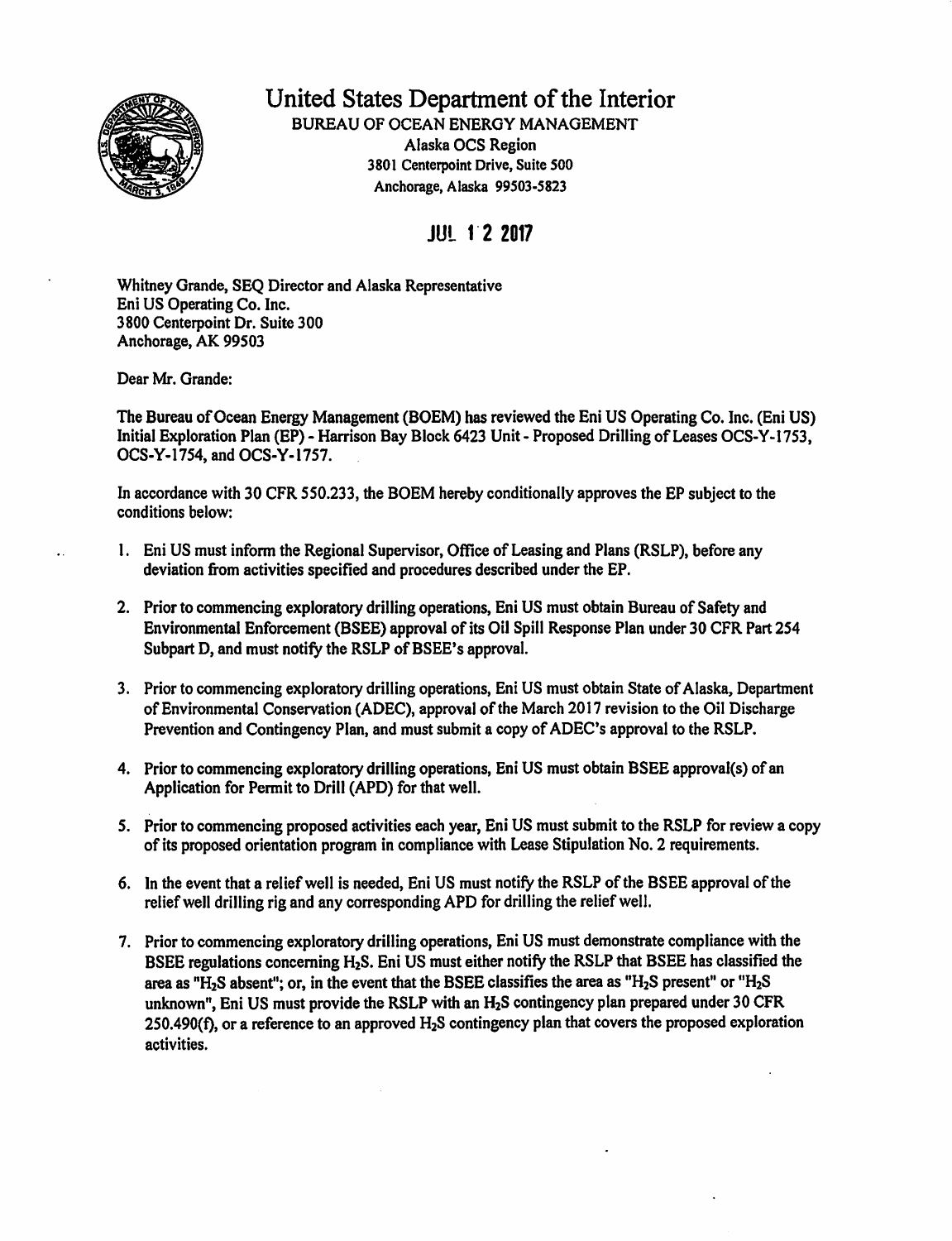- 8. Eni US must collect operations activity information and report to OCSEmissionsinventoty@boem.gov within 30 days after the end of each drilling season. The report must include facility and equipment fuel usage or hours of operation for each emission unit and the sulfur content of fuel deliveries. Alternatively, copies of the Facility Operating Report for the SID prepared for ADEC in compliance with State of Alaska air quality regulations may be submitted to the RSLP to satisfy this condition.
- 9. Eni US must provide the Regional Supervisor, Office of Resource Evaluation (RSRE), with copies of any requested well logs and reports associated with its NN01 and NN02 wells. These materials may include but are not limited to the following:
	- a. Well log data (open and cased-hole logs) including MWD, LWD, and wireline
	- b. Directional surveys
	- c. Velocity surveys (time/depth pairs) and detailed vertical seismic profile reports
	- d. Wireline formation tester data and logs
	- e. Drill stem tests and associated flow data
	- f. Mudlog data and related reports such as drilling reports
	- g. Paleontological reports and related information
	- h. Rotary sidewall, percussion cores and/or conventional core analyses and reports
	- i. Geochemical and/or PVT analysis of formation fluids
	- j. Any other well logs, reports, or related information requested by the RSRE or RSLP

For data format types and submission instructions, please contact the RSRE directly. The RSRE will approve the proposed submittal date of each log, report, analysis and other related infonnation.

- 10. Based on the size, timing, duration, and scope ofthe proposed operations, the lack of anticipated impacts from the proposed activities identified in BOEM's Environmental Assessment, and input received during consultation with the Alaska Eskimo Whaling Commission (AEWC) and the North Slope Borough (NSB), BOEM has determined that a site-specific monitoring program is not necessary for the first year of operations, and waives the requirements of Lease Stipulation No. 4 for that time period. At the end of the first year of proposed activities, BOEM will consult with the AEWC and the NSB to evaluate the possibility of extending the waiver. In the event that BOEM does not extend this waiver, Eni US must conduct Bowhead Whale Monitoring during the second year of operations.
- 11. Eni US must inform the RSLP if it signs a Conflict Avoidance Agreement (CAA) with the Alaska Eskimo Whaling Commission (AEWC) and submit to the RSLP a signed copy of the document prior to commencing proposed activities each year. Eni US must also submit to the RSLP documentation of any program it intends to conduct, or actions it intends to take, in order to implement the associated provisions, terms, and conditions of the CAA.
- 12. Pursuant to Lease Stipulation No. S, Eni US must communicate to the RSLP any concerns expressed by the potentially affected communities during proposed operations and of any steps taken to address such concerns. Lease-related use will be restricted if the RSLP determines it is necessary to prevent unreasonable conflicts with local subsistence hunting activities.
- 13. Eni US must adhere to all mitigation measures included in the document entitled "Mitigation Measures" and Conditions" (copy enclosed).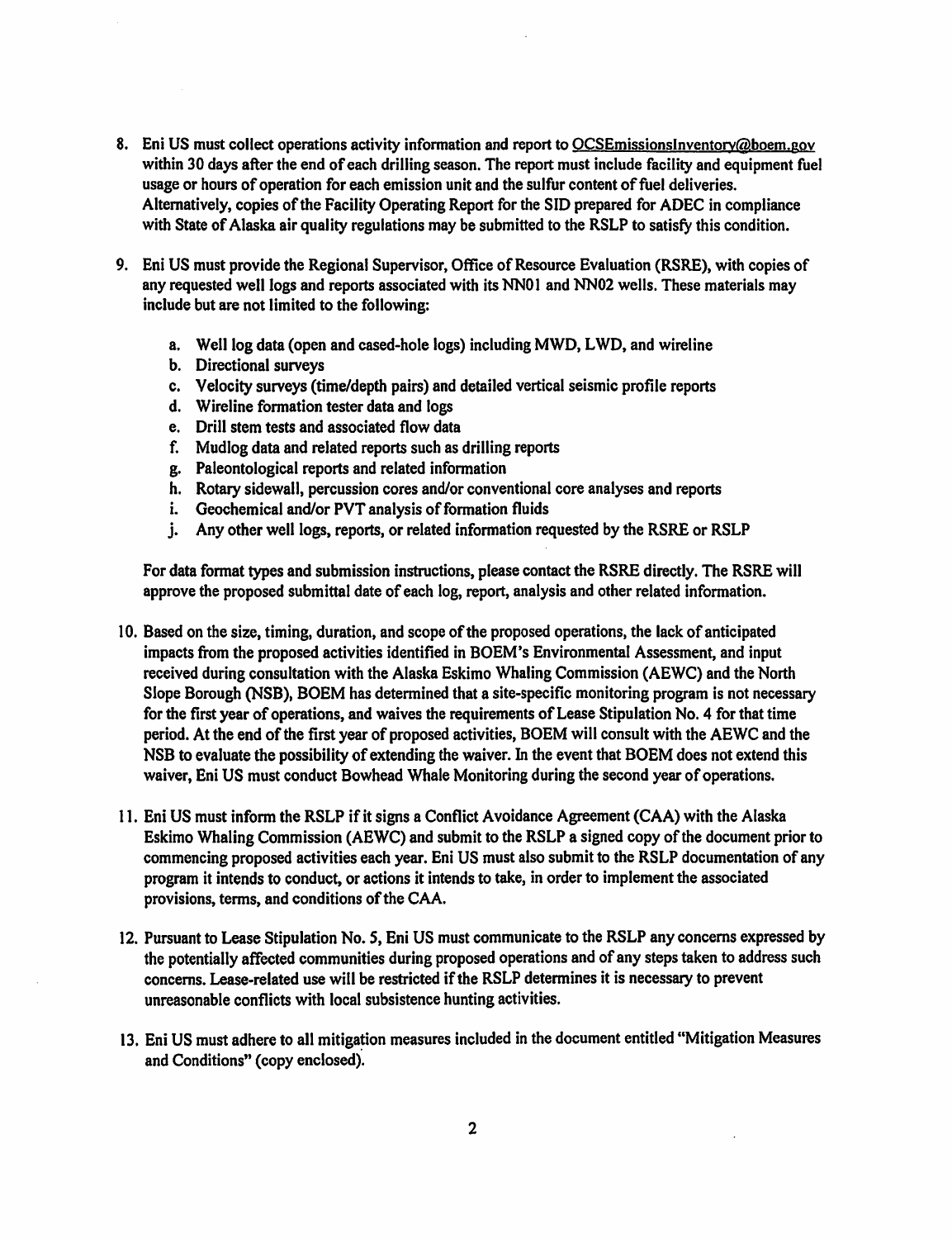The BOEM encourages active, thoughtful engagements with the tribal governments and nearby North Slope communities for purposes of establishing and maintaining positive relationships. This may include, but is not limited to, providing orientation of operations, sharing informational updates of activities, and/or taking part in cultural events and exchanges. The BOEM encourages its lessees to monitor subsistence activities occurring near their operations, and to consider local community members with traditional knowledge of the local environment and wildlife when filling any Protected Species Observer positions.

As provided by 30 CFR 550.284, BOEM will annually conduct a review of the activities conducted under the conditionally approved EP and may require Eni US to submit updated information or revise the EP.

If you have questions, please contact William Ingersoll, Chief of Plans Section, at (907) 334-5224 or by email at william.ingersoll@boem.gov.

<del>Sin</del>cerely

David Johnston, Regional Supervisor Office of Leasing and Plans Bureau of Ocean Energy Management, Alaska OCS Region

## Enclosure

```
cc: State of Alaska - Governor Walker
Senator Murkowski 
Senator Sullivan 
Congressman Don Young 
Bureau of Safety and Environmental Enforcement, Alaska Region, Att: Kevin Pendergast
Bureau of Safety and Environmental Enforcement, OSPD, Att: David M. Moore 
U.S. Fish and Wildlife Service, Alaska Region, Att: Greg Siekaniec 
U.S. National Marine Fisheries Service, Alaska Region, Att: James W. Balsiger 
U.S. Environmental Protection Agency, Region 10, Alaska Operations Office, Att: Diane Soderlund 
Mayor of North Slope Borough, Att: Mayor Harry Brower, Jr.
Mayor of Utqiagvik, Att: Mayor Robert Harcharek 
Mayor of Kaktovik, Att: Mayor Nora Jane Burns 
Mayor of Nuiqsut, Att: Mayor Thomas Napageak, Jr.
Native Village of Barrow, Att: President Thomas Olemaun
Native Village of Kaktovik, Att: Mr. Matthew Rexford 
Native Village of Nuiqsut, Att: President Margaret Pardue
lnupiat Community of the Arctic Slope, Att: President George Edwardson 
Alaska Eskimo Whaling Commission, Att: Mr. Harry Brower, Jr., Chair 
Arctic Slope Regional Corporation, Att: President Rex Rock, Sr. 
Kuukpik Corporation, Att: Mr. Lanston Chinn, CEO
```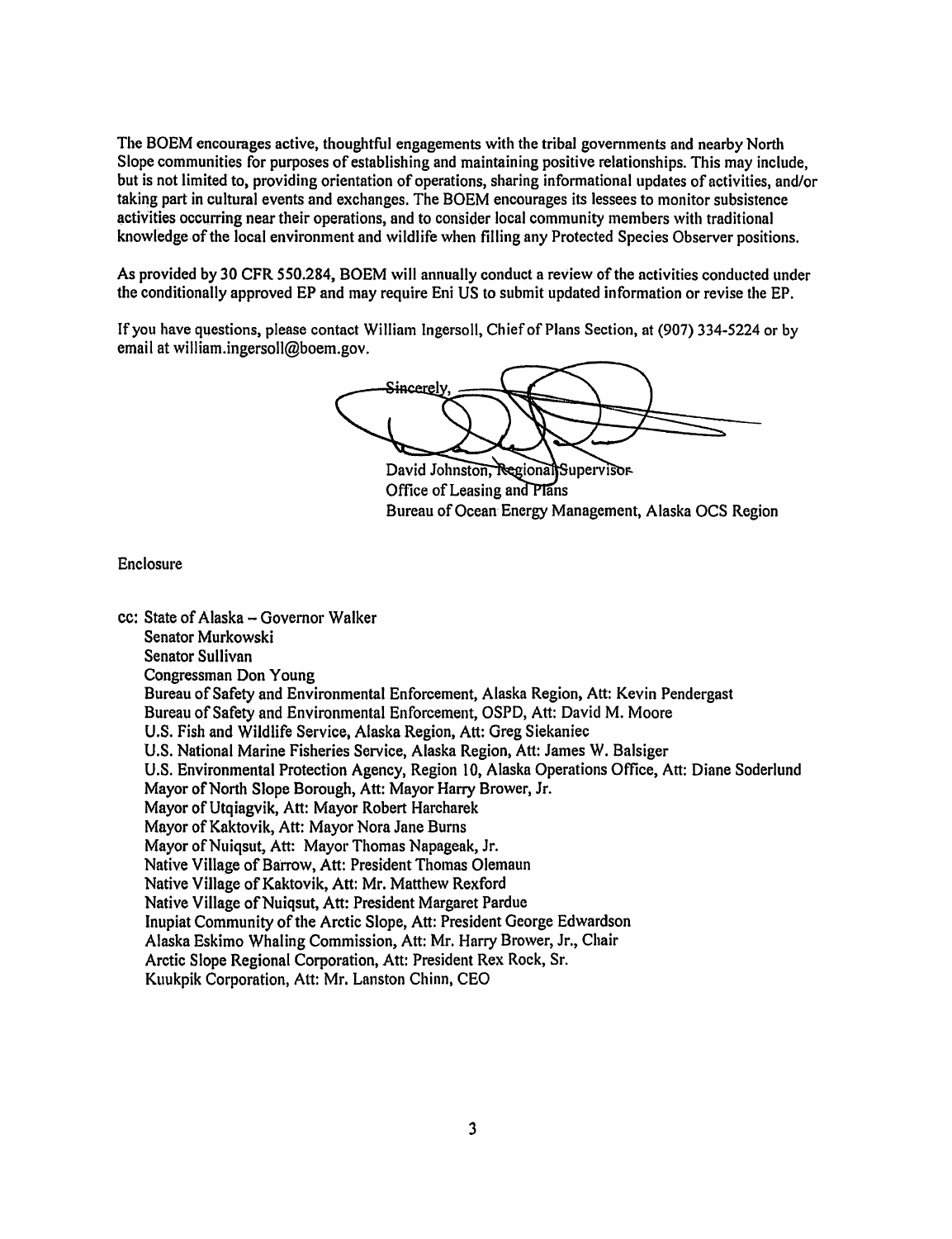## **Mitigation Measures and Conditions**

The following mitigation measures and conditions are derived from relevant provisions contained within the NMFS-issued Biological Opinion (2013 BO; April 2, 2013) and the USFWS-issued Biological Opinion (2012 BO: May 8, 2012).

- All vessels shall reduce speed to less than 10 knots prior to coming within 274 m (300 yards) of whales. The reduction in speed will vary based on the situation but must be sufficient to avoid interfering with the whales. Those vessels capable of steering around such groups should do so. Vessels may not be operated in such a way as to separate members of a group of whales from other members ofthe group. For purposes of this opinion, a group is defined as being three or more whales observed within a 500 m ( $547$  yard) area and displaying behaviors of directed or coordinated activity (e.g., group feeding);
- Avoid multiple changes in direction and speed when within 274 m (300 yards) of whales and also operate the vessel(s) to avoid causing a whale to make multiple changes in direction;
- Check the waters immediately adjacent to the vessel(s) to ensure that no whales will be injured when the vessel's propellers ( or screws} are engaged;
- When visibility is reduced, such as during inclement weather (rain, fog) or darkness, adjust vessel speed accordingly to avoid the likelihood of injury to whales.
- A Protected Species Observer (PSO) must monitor the area around the SID for take of marine mammals by sound exposure, unless Eni can demonstrate that its operations would not subject this area to noise exceeding 120 dB. A PSO is also required on any vessel producing noise exceeding 120 dB.
- Eni US shall implement on its drilling rig lighting protocols aimed at minimizing the radiation of light outward from the exploratory drilling structure.
- Eni US shall minimize the use of high-intensity work lights on vessels. Exterior lights will only be used as necessary to illuminate active, on-deck work areas during periods of darkness or inclement weather; otherwise they will be turned off. Interior and navigation lights should remain on as needed for safety.
- Eni US shall report avian collisions with vessels or drilling structures within three days to BOEM and BSEE who will then provide these avian collision reports to the Endangered Species Branch Chief, USFWS, Fairbanks Fish & Wildlife Field Office (FFWFO) within 7 days. Minimum information for strike reporting will include species, date/time, location, weather, and identification of the vessel or drilling structure involved and its operational status when the strike occurred. Bird photographs are not required, but would be helpful in verifying species. The FFWO should be contacted regarding the recovery or transport of dead birds.
- Eni US shall obtain a.USFWS Polar Bear Incidental Take LOA and a USFWS Polar Bear Intentional (Deterrence} Take LOA. Eni US must comply with the conditions ofeach LOA.
- Eni US shall notify BOEM, BSEE, and NMFS in the event of any loss of equipment that could pose a danger to marine mammals.